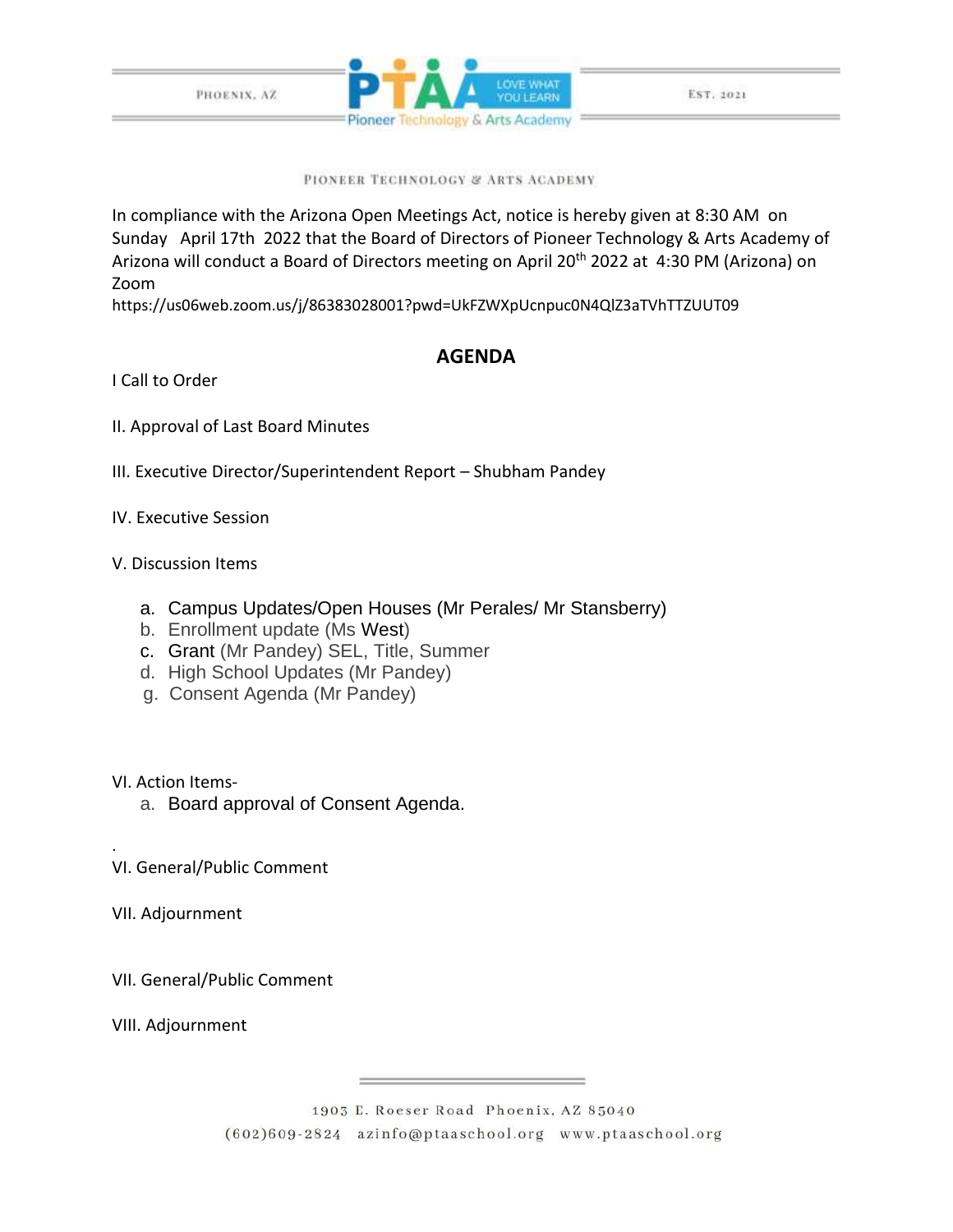

## PIONEER TECHNOLOGY & ARTS ACADEMY

Pursuant to the Arizona Open Meetings Act, one or more of the above items may be considered in executive session, which is closed to the public, The Board will not take action while in executive session, but only upon reconvening in open session. The purpose of the Open Meetings Act is to ensure public access to meetings of governmental bodies so that they have the opportunity to be informed about the transactions of public business. It does not provide a public forum for citizens to express opinions. However, if the governmental body decides to allow citizens input, it must not unfairly discriminate, but may establish reasonable restraints on the number, length, and frequency of presentations. Any citizen wishing to address the Board regarding a grievance must follow the adopted grievance policy before approaching the Board. Any citizen wishing to address the Board for any matter not regarding a grievance must request inclusion on the agenda at least 2 working days prior to the posting of the agenda. All requests must be made in writing and must be signed and dated. Requests may be sent to the notice of the superintendent at the administration office. Agendas will be posted at least 72 hours in advance of meetings.

Persons with disabilities who may require specific aids at the meeting should contact Angela West at 602 609 2824 at least two working days prior to the meeting so that appropriate arrangements can be made. Braille is not available.

For additional information please contact Angela West at 602 609 2824

Posted: PTAA Building located at 1903 E Roeser Rd Phoenix AZ Peterson Rd Colorado Springs CO 80923 Sunday April 17 2022 at 8:30AM. By: Angela West

Posted: PTAA website https://www.ptaaschoolaz.org/ on Sunday April 17 2022 at 8:30AM. By: Eric Stansberry